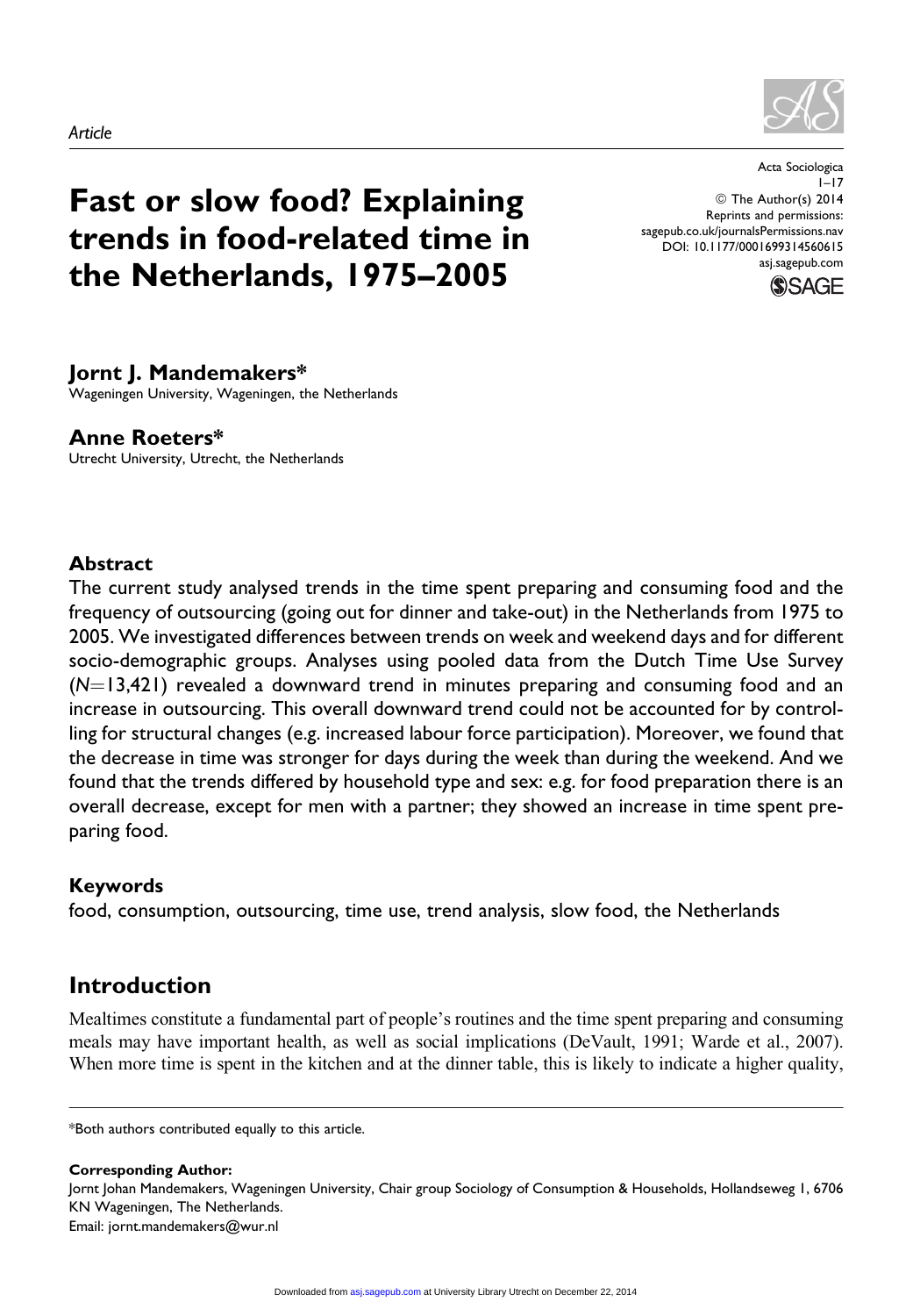healthier meal that provides more opportunity to interact with family and friends. In Western societies, the rapid expansion of the fast food industry and the increasing availability of time-saving meal options (ranging from micro-wave meals to pre-prepared and prepackaged foods) hint at a decrease in food-related time. Despite the common belief that home cooked meals have been replaced by fast food and families have dinner 'on the run' (Putnam, 2000), the last decades have also been characterized by societal changes that might have counteracted such developments. Men increased their participation in household chores including the preparation of meals (e.g., Gershuny, 2000). Also, cooking has become an increasingly popular hobby and there is a heightened awareness of healthy food (consider, for example, the popularity of such chefs as Jamie Oliver and the 'slow food movement'). This apparent contradiction presents an interesting puzzle: are we moving to a 'fast food' society and do trends in food-related time reflect a change towards individualization and time scarcity? Or are we moving to a 'slow food' society instead?

The current study extends prior research in at least four ways: first, although time-use research considered food-related time either as part of household labour (Sociaal en Cultureel Planbueau (SCP), 2006), as leisure (e.g., Gershuny, 2000), or as personal care (SCP, 2006), we argue that it deserves specific attention, exactly because it crosses the borders of traditional time use categories. Second, we differentiate between compositional and behavioural changes that may underlie observed trends. Compositional changes refer to large structural changes that alter the composition of the population (e.g. women entering the labour market). Behavioural changes refer to observed changes that remain once structural changes are taken into account. For example, a net increase in food-related time could reflect the increasing popularity of slow food. Third, we separate between trends in time use during the week and in the weekend because we expect that food preparation and consumption have a more leisurely character at weekends and that time restrictions (e.g., from work) are relatively low. Fourth, we argue that gender interacts with household type. For example, it is likely that single men have been affected less by changing gender ideologies than men with a partner. Overall, our study will increase our knowledge on the ways in which time use patterns develop and vary across social-demographic groups.

We use the long running Dutch Time Use Survey (DTUS). The DTUS includes time diary data for every fifth year between 1975 and 2005. Because this covers a longer time period than most time use data, it provides a unique opportunity to extend the scope of prior research (e.g. Gershuny, 2000). Moreover, the Netherlands is interesting to study because socio-economic differences in time-use are large (Warde et al., 2007). By focusing on one country, we are able to perform a more in-depth analysis of change over time. Similar to Warde et al. (2007), we define food-related time as the time spent preparing meals (cooking) and the time spent consuming (eating and drinking) food at home. Moreover, we examine trends in activities that may substitute food preparation and consumption, namely the frequency of going out for dinner and going for take-away food. Note that we analyse the time spent on food as a primary activity because the DTUS does not have information on secondary activities. We may therefore underestimate the total time spent in food-related activities (e.g., watching television and eating simultaneously). However, we are primarily interested in primary time. If one is multitasking there is less attention for the process, the meal itself, and the others at the table and the social and health benefits are likely to be higher. In summary, this paper investigates whether food preparation and consumption has 'slowed down, sped up, or kept pace' by addressing the following three research questions: (1) Has the time spent preparing and consuming food and drinks decreased, increased or remained stable in the Netherlands? (2) To what extent can trends be attributed to compositional changes? And (3) do trends differ by socio-demographic group and between weekdays and weekends?

#### Theoretical framework

So far, studies on *trends* in food-related time have been scarce, with some notable exceptions (Cheng et al., 2007; Warde et al., 2007). For example, Warde et al.'s (2007) comparison of five countries between the early 1970s and late 1990s demonstrated that the time spent preparing food and eating at home declined, whereas eating out increased. Their results also suggested that gender differences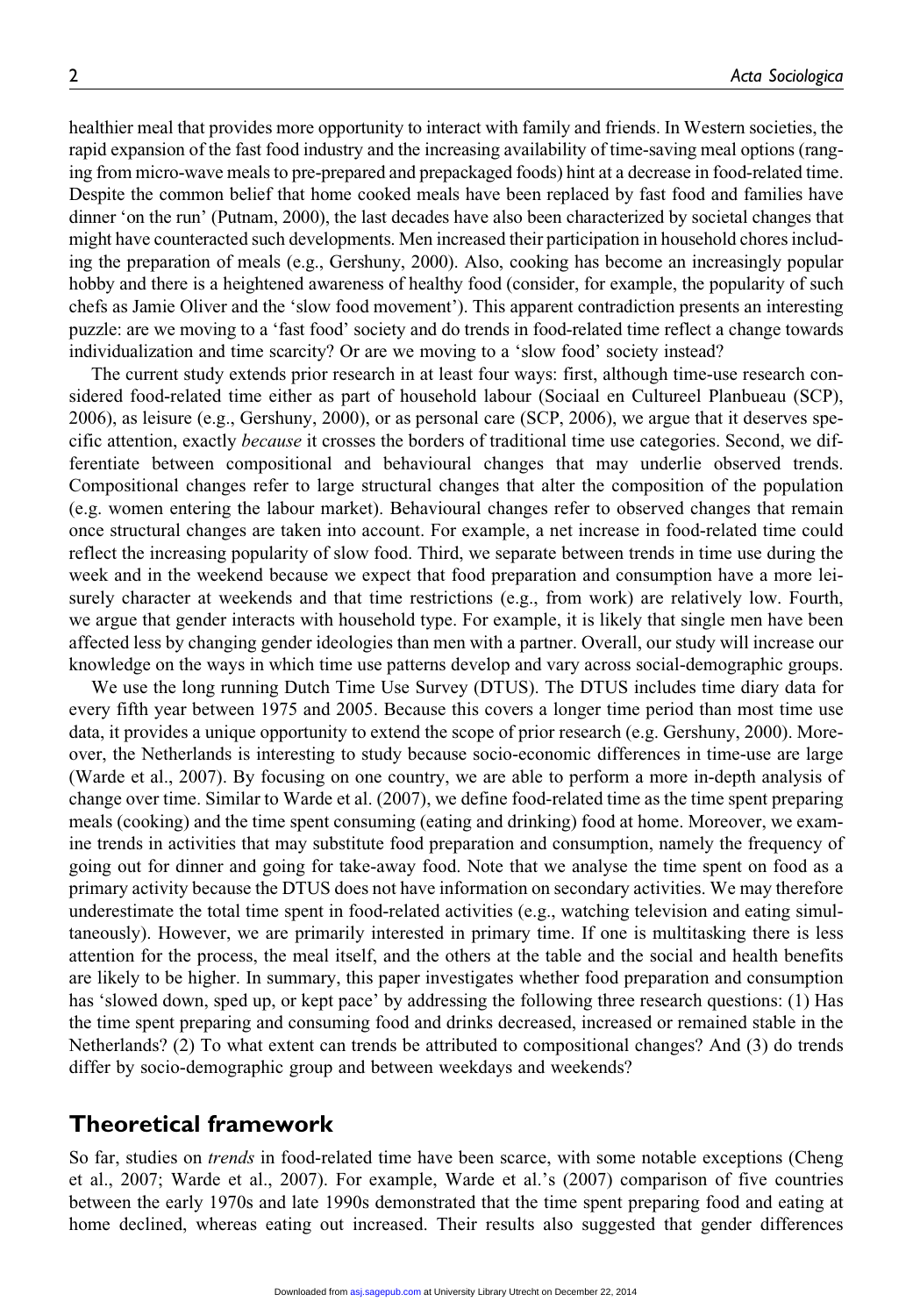became less pronounced, whereas family demands became more salient. Moreover, research by Heisig (2011) and others showed the increased availability of time-saving technologies (such as microwaves) has led to a significant reduction in the time spent in domestic labour, especially for lower income women (Heisig, 2011).

We know more about cross-sectional differences in food-related time. Women spend more time *pre*paring food than men (Cheng et al., 2007; Johnston and Swanson, 2006; Offer and Schneider, 2011) and food preparation time is higher among individuals who are older, have (more) children, and are lower educated (Cheng et al., 2007; Gershuny, 2000: 191; Warde et al., 2007). The time spent consuming food is positively correlated with age and income, and negatively correlated with work hours (Cheng et al., 2007; Hamermesh, 2010).

Below we extend general explanations for domestic work, leisure, and personal care to formulate hypotheses on trends in food-related time. Because food-related time crosses the borders of these time-use categories, there is no general dominant theoretical framework that we can draw from. Instead, our hypotheses are informed by insights in time availability, lifestyles, and gender norms. We first address the possible structural changes and then formulate hypotheses on behavioural changes. Unless otherwise specified, the hypotheses apply to both the time spent preparing meals and consuming meals during the week and at the weekend. Moreover, we do not formulate specific hypotheses on the trends to going out for dinner and going for take-away food, but presume that the opposite effect applies; i.e. a decrease in food-related time should be accompanied by an increase in going out for dinner and takeaway food.

#### Structural changes

Similar to other post-industrialized countries, the past decades in the Netherlands have been characterized by (a) a decrease in the average household size, (b) educational expansion, and (c) a rise in (female) labour force participation. We expect that these inter-related social structural changes led to a decrease in available time for leisure, care, and domestic work and therefore to a decrease in food-related time (Hypothesis 1). We explain our specific expectations below.

Household size. In the last decades the average household size decreased as the result of decreasing fertility rates and increasing divorce rates (SCP, 2011). As a result, a larger proportion of society faced no more, or fewer family demands in 2005 than in 1975. The time availability approach (Greenhaus and Beutell, 1985) argues that the level of involvement in housework depends on the demands that are made. Consequentially, the decrease in family demands would result in a decrease in the time spent preparing food. The level of social interaction at the dinner table may also be lower in smaller families. For example, in smaller families it may take less time to discuss the daily experiences of family members. Finally, smaller households may be more likely to outsource home-based food production, because the costs of home consumption are lower when the ratio of people with an income (adults) and those without (children) improves, whereas eating out is relatively expensive with a large family. Thus, we hypothesize that the downward trend in food-related time can partly be attributed to the decrease in household size (Hypothesis 1a).

Educational expansion. The second change, educational expansion, may have resulted in a society in which a larger proportion of the population has little time available for extensive meal preparations or dinners (Gershuny, 2000). Higher educated individuals are not only scarcer in time, they generally earn higher hourly wages which increases the opportunity costs of domestic work. This may discourage food-related activities and encourage outsourcing of food-related time. We therefore hypothesize that the downward trend in food-related time can partly be attributed to educational expansion (Hypothesis 1b).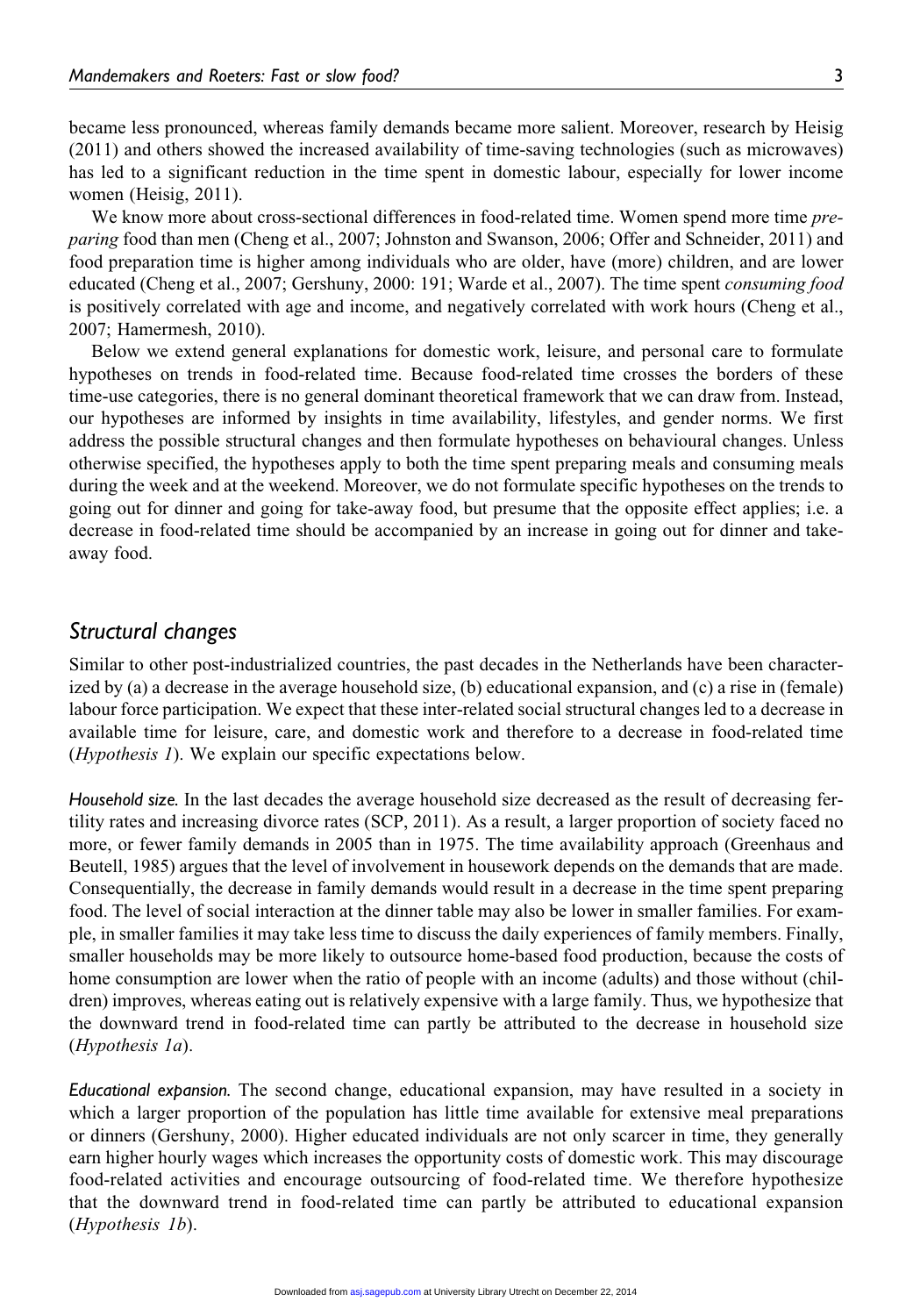Labour force participation. The rise in female labour force participation increased the demands outside the family domain (e.g., extended working hours) and thereby limits the available time for household and leisure activities (Greenhaus and Beutell, 1985), including food preparation and consumption. In addition, people in paid employment have more money to spend on alternatives such as take-away food and dining-out to home food production. We thus expect that the downward trend in food-related time can partly be attributed to the increase in labour force participation (Hypothesis 1c).

### Week–weekend

We hypothesize that the negative trends in food-related time are weaker at the weekend than during the week (Hypothesis 2) because the social structural changes mainly affected time availability during the working week. Work demands are less important at weekends, so people can more easily plan domestic activities and leisure. Although in 2005, 27.4% of Dutch employees worked non-standard hours (Presser et al., 2008), the large majority do not have work obligations during the weekend.

## General and group-specific behavioural change

General behavioural change. People may have changed their behaviour by spending more or less time on preparing and consuming food net of structural changes. Nowadays, we know more about the nutritional value of food and the notion of 'good food' has changed. Moreover, contemporary naturalist norms strongly discourage artificial products and unprocessed, organic food is generally regarded as more beneficial (Badinter, 2011: 35). These trends have been accompanied by a surge in the popularity of cookbooks and cooking programs and the rise of the 'slow food' movement. Because of the increased awareness of the importance of food, we predict that food-related time increased after controlling for social structural changes (*Hypothesis 3*). Note that this hypothesis concerns a prediction on the 'net' change. This general expectation can be further specified as it is likely that the direction and strength of the trend in food-related time varies across socio-demographic groups.

Behavioural changes by gender and household type. Traditionally, women spend more time in domestic labour, including food preparation. Although food consumption is generally not characterized as domestic labour, it does involve 'emotional work', the maintenance of social relations in the family, and child care for which women typically carry the main responsibility (Johnston and Swanson, 2006; Offer and Schneider, 2011). The persistence of a number of such gender differences notwithstanding, the last decades have been characterized by a shift towards more egalitarian attitudes (Cotter et al., 2011) and a more equal division of household work (Gershuny, 2000). Men did not increase their time equally over all types of unpaid labour: Robinson and Godbey (1999) showed that men allocate additional time in the household mostly to more enjoyable activities, such as playing with children. Because preparing food and having dinner with the children are classic examples of activities that are relatively enjoyable and rewarding in terms of status and appreciation (Gershuny, 2000: 71), the 'gender convergence' in timeuse between men and women may be especially strong when food-related time is concerned. Thus, we expect that the difference between men and women in food-related time decreased (with men increasing and women decreasing their food-related time) (Hypothesis 4). Moreover, food preparation and consumption is likely to be more leisurely and less demanding at weekends. As a result, it is likely that men have increased their time *preparing* food more at the weekend than on weekdays. Consequently, the gender convergence in food preparation may be stronger at weekends.

In order to formulate hypotheses on differences between men and women, we need to allow for variations by *household type*. It is likely that the change in gender ideology has had a greater impact in households where men and women have to negotiate and where they are able to re-allocate who does what. We therefore expect that the hypothesized upward trend for men and downward trend for women were less strong for single men and women compared to cohabiting men and women (Hypothesis 5).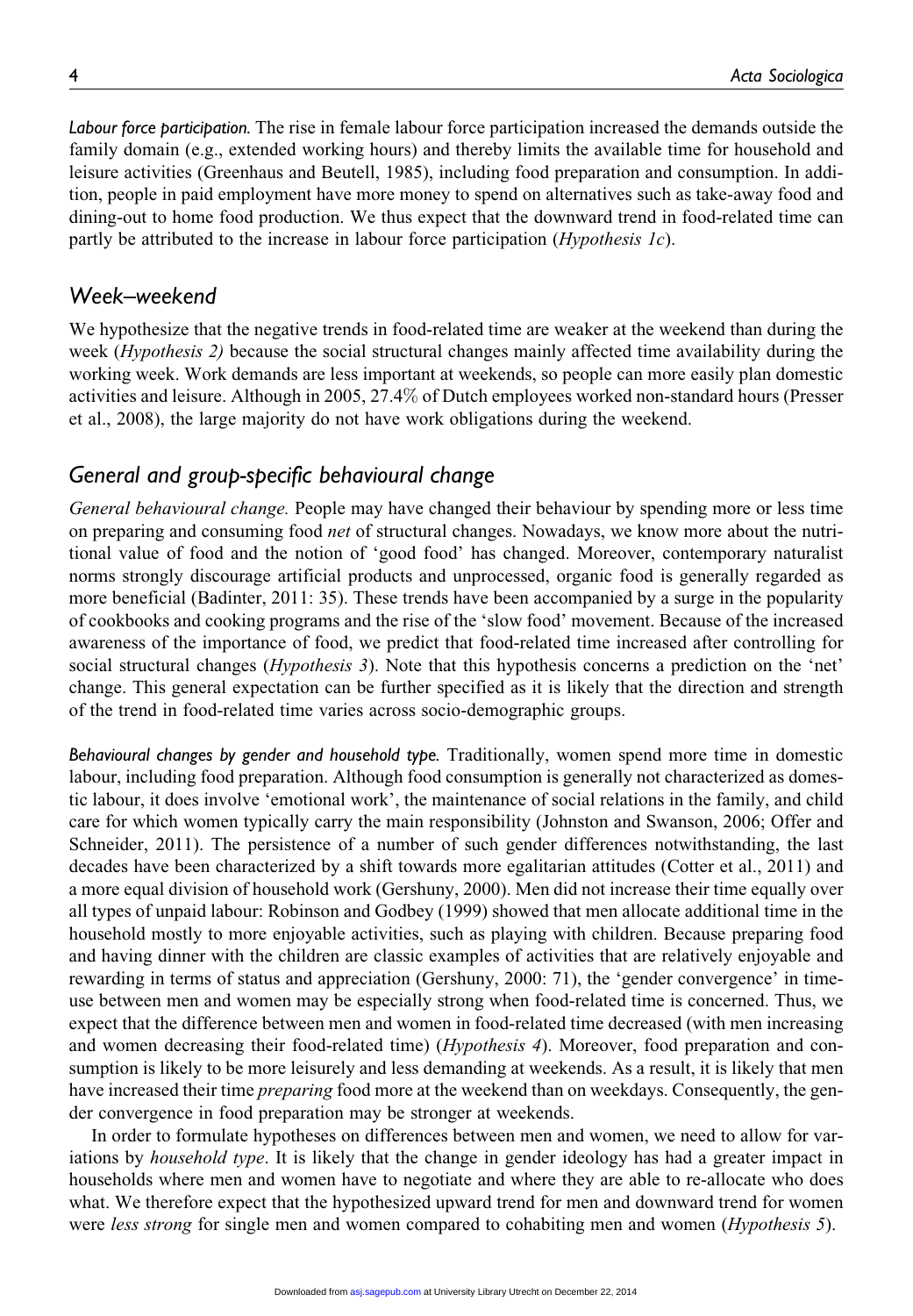Whereas we expect a convergence for men and women, we predict a *divergence* between parents and people without children. Parenthood ideologies intensified over the last decades and despite the rise in work demands, parents are now spending more, rather than less time with their children (Badinter, 2011; Gauthier et al. 2004; Hays, 1996). Moreover, as the number of children decreased, the quality of care for the remaining children increased (Becker, 1991; Bianchi, 2000). As a result of these changing norms, parents may increasingly value a home-cooked meal and a 'quality time' dinner and have become less susceptible to the lure of fast-food and having dinner 'on the run', even though parents may feel more time-squeezed in general. Therefore, if we take Hypothesis 1a through 1c as the basis, we expect that the downward trend in food-related time is weaker for parents than for childless individuals (Hypothesis 6).

Behavioural changes by educational level. The last decades were characterized by increasing work demands (e.g., Bianchi et al., 2006; Gauthier et al., 2004), and work demands are especially high in modern 'post-Fordist' organizations where employees are relatively highly educated (Van Echtelt, 2007). Gershuny (2000) argued that these trends have made higher educated individuals busier. Thus, if we assume that food-related time is mostly leisure, we would expect that higher educated individuals spend less time on food and that this educational gap in food-related time increases over time. However, higher educated people have more access and are more open to the increasing availability of information on healthy lifestyles and also have the means to act in accordance with norms promoting healthier food. Therefore, it is likely that they were more susceptible to the increased knowledge on and popularity of 'slow food'. Because we cannot predict whether the role of food awareness outweighs the increasing demands put on higher educated people, we formulate competing hypotheses: the downward trend in food-related time is weaker (*Hypothesis 7a*) or stronger (*Hypothesis 7b*) for lower educated than for higher educated individuals.

## Methods

#### Data

We pooled seven waves of the DTUS. Each wave is representative of the Dutch population over 12 years of age. The survey consists of a questionnaire and a time diary. Respondents keep track of their activities and report what they have been doing for every 15 minutes of one week (in October). The pooled data set contained 17,961 respondents. We selected the 13,421 respondents aged between 18 and 64 years and who lived on their own. These respondents can be expected to be responsible for their own meals (this setup avoids problems with children living at home and elderly who may receive help). We used listwise deletion of missing values, which reduced the sample to 13,138 (97.9%) respondents without missing values.

In the Netherlands, response rates are generally low (Stoop, 2005), and since time diaries are time intensive response rates are quite low. They varied between 76 per cent in 1975, 54 per cent in 1980 and 1985 (De Heer and Israels, 1992), 49 per cent in 1990, 20 per cent (the low point) in 1995 (Van den Broek and Knulst, 1999), and 25 per cent in 2000. The more recent survey from 2005 had a response rate of 37 per cent (Intomart GfK, 2006). The questions and categories are nearly identical each year. The analyses were weighted to represent the population at each survey year in terms of gender, age, occupational status, urbanization, size and type of household and place in the household to minimize the potential bias of the varying and low response rates.

#### Measurement

Dependent variables. On the basis of the time diaries, we calculated the minutes spent cooking and preparing meals and the minutes eating and drinking at home during the week and at the weekend (which makes four variables). We defined the weekend as Friday 16:00 hours to Sunday midnight. In addition,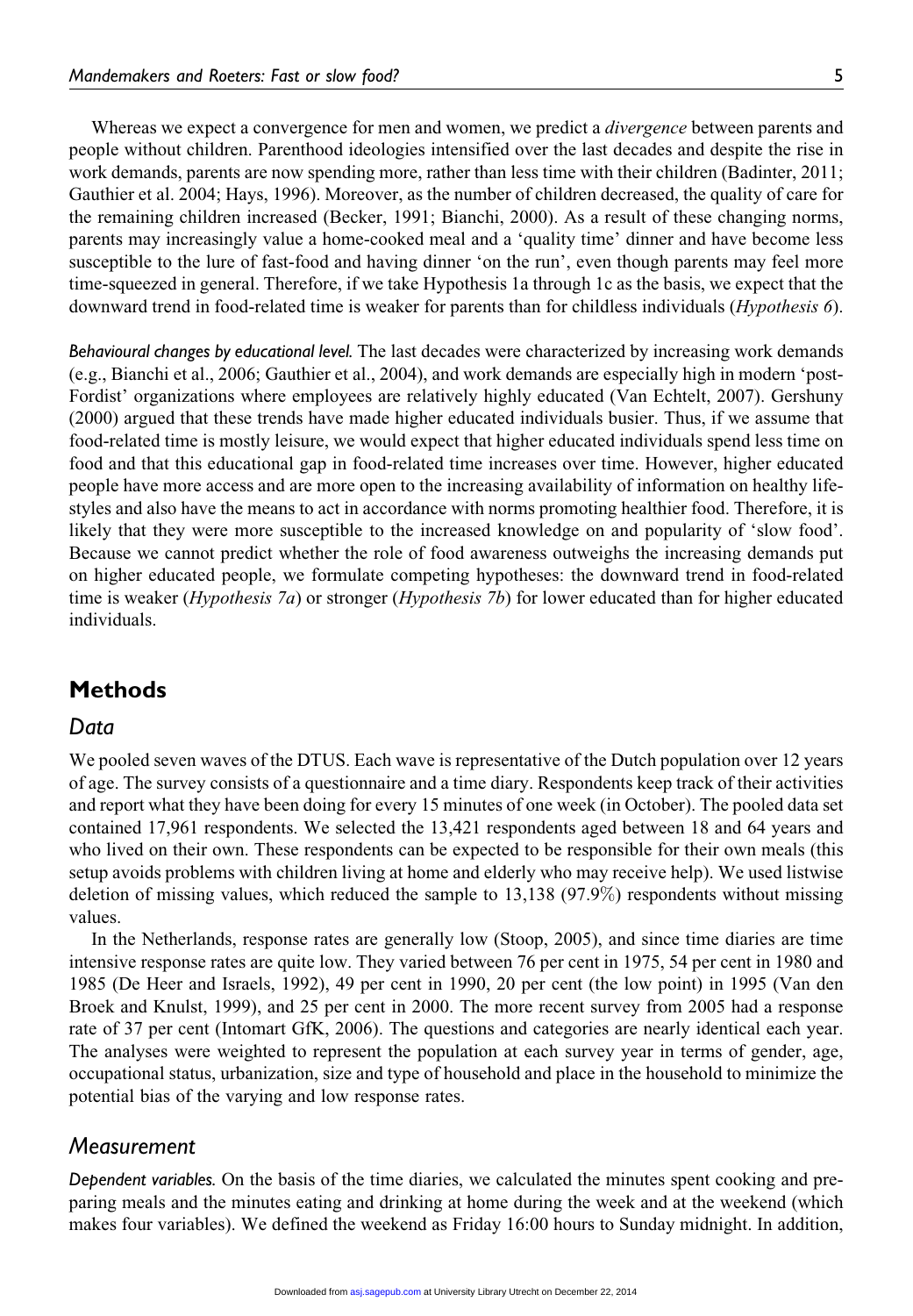we studied two alternatives; we counted the number of times people go out for dinner and go for takeaway per week. There was no information on going for a take-away in the 1975 wave so for this variable we examined the trend between 1980 and 2005 instead.

Independent variables. We grouped respondents into eight groups based on their gender and household composition. The reference category was comprised of a partnered man and one or more children (termed 'partnered father'). The contrasts were 'partnered mother', 'partnered man', 'partnered woman', 'single man', 'single women', 'single father', and 'single mother'. This variable therefore also captures household size. Note that there are few single fathers/mothers (1 per cent and 4 per cent respectively). We kept the single fathers/mothers in the analyses for sake of inclusiveness, but we will not discuss the trends for these groups in detail as the cell counts are too small. We further included covariates for the respondent's age (5-year intervals), educational level (primary, secondary/vocational, degree+), and current employment (not working, part-time, full-time). Table 1 reports descriptive information.

#### Analytical strategy

We analysed the amount of food-related time and the times people go out for dinner and go for takeaway food between 1975 and 2005 in the Netherlands. First, we show the overall trend in these past 30 years in Figure 1. Second, we used OLS regression techniques to model the minutes spent on cooking and eating and drinking during the week and at the weekend. For the frequency of outsourcing, we used negative binominal regression models. This is an adequate technique to deal with count variables for which the variance is larger than the mean, as was the case here.

In each model we distinguished between the week and the weekend (except for the outsourcing models). For each outcome variable we estimated the same sequence of models. In the first step, we included the year of the survey to model the overall trend. In the second step we included the socio-demographic controls. By doing so, the effect of the year of the survey reflects the 'net' trend in food-related time. This enabled us to test Hypotheses 1a through 3. In the third and final step, we modelled interactions with time to test whether trends in time differ by socio-demographic group (Hypotheses 4–7). In addition, we plotted the predicted values by gender and household type to facilitate interpretation. Note that the interactions are difficult to interpret for the two outsourcing models, as these are multiplicative models. We relied on predicted marginal effects instead.

## Results

#### The overall trends

Figure 1 shows the trends in the time spent preparing food and consuming food and the frequency of going for dinner in a restaurant and going for takeout in the past 30 years in the Netherlands. The negative trend for food-related time and the positive trend for outsourcing are in line with our main expectation (Hypothesis 1).

Tables 2–4 present the models that disentangle the trends in preparation (Table 2), consumption (Table 3), and outsourcing (Table 4). Note that the coefficients for current employment and age categories were omitted from these tables due to space constraints, please see the online supplement for the full tables. The first set of models (1a-1f) indicate an overall downward trend in food-related time and an increase in outsourcing. Note that the models for the weekdays estimate the average over four and half days (Monday to Friday afternoon) and the models for the weekend estimate the average over two and half days (Friday afternoon through Sunday). To illustrate, in the 30 years between 1975 and 2005 the Dutch decreased their food preparation time during the week by an average of 52 minutes (-1.73\*30),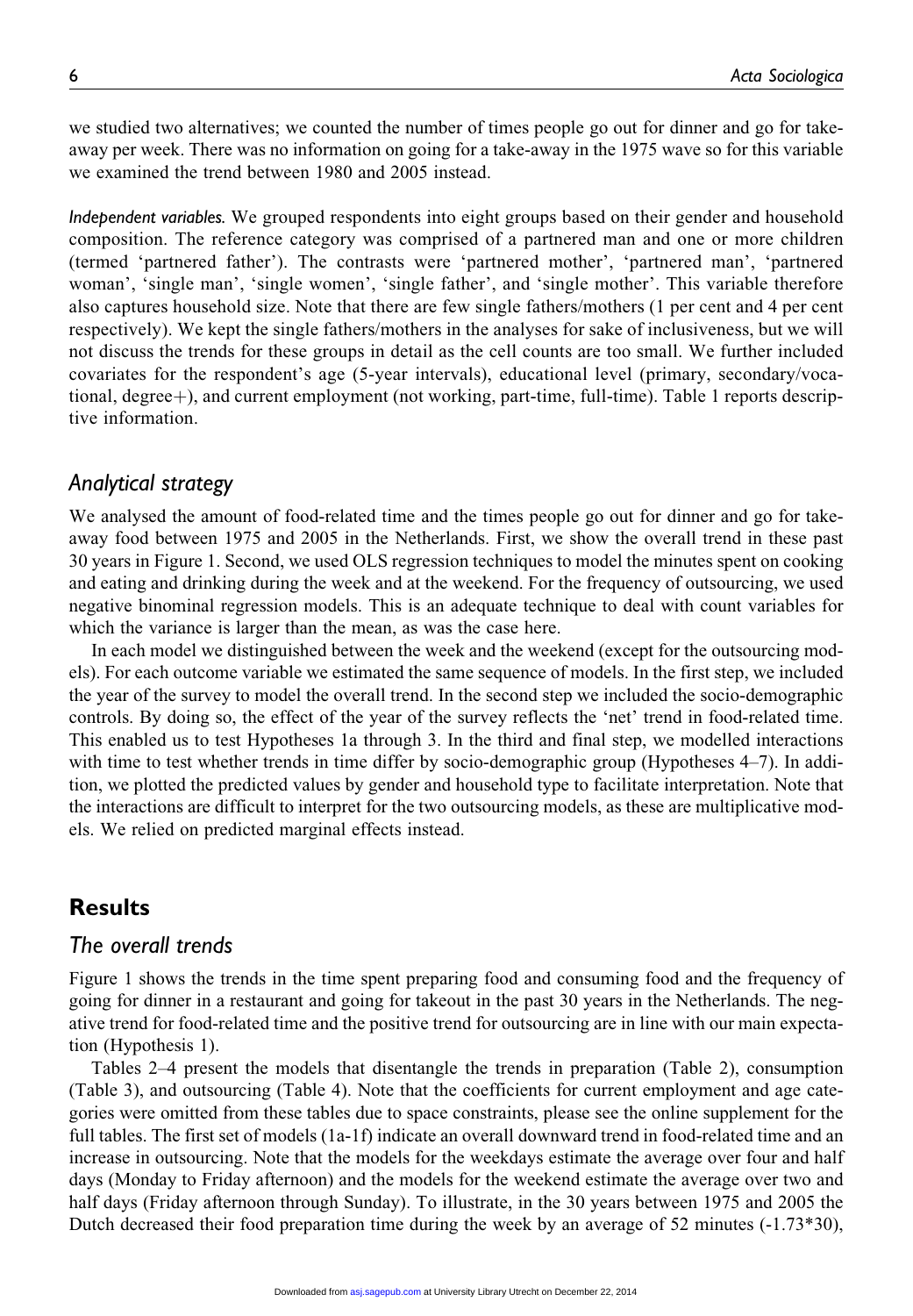|                                       | Mean   | St.dev. | Min.        | Max. |
|---------------------------------------|--------|---------|-------------|------|
| Preparing meals (minutes)             |        |         |             |      |
| Week                                  | 153.44 | 135.77  | 0           | 1350 |
| Weekend                               | 76.43  | 69.34   | $\Omega$    | 555  |
| Consuming meals (minutes)             |        |         |             |      |
| Week                                  | 316.13 | 178.76  | 0           | 1860 |
| Weekend                               | 189.08 | 102.19  | 0           | 1260 |
| Going out for dinner (times per week) | .32    | .74     | 0           | 7    |
| Going for take-away (times per week)  | .19    | .47     | 0           | 6    |
| Year (1975=0, 2005=30)                | 15.56  | 8.78    | 0           | 30   |
| Partnered father (=ref.)              | .20    |         | 0           |      |
| Partnered mother                      | .31    |         | 0           |      |
| Partnered man                         | .13    |         | 0           |      |
| Partnered woman                       | .15    |         | 0           |      |
| Single father                         | .01    |         | 0           |      |
| Single mother                         | .04    |         | 0           |      |
| Single man                            | .07    |         | 0           |      |
| Single woman                          | .08    |         | 0           |      |
| Primary education (=ref.)             | .47    |         | 0           |      |
| Secondary or vocational               | .26    |         | 0           |      |
| $Degree+$                             | .27    |         | 0           |      |
| No work                               | .43    |         | 0           |      |
| Part time                             | .22    |         | 0           |      |
| Full time                             | .37    |         | 0           |      |
| Age                                   |        |         |             |      |
| $18 - 24$                             | .09    |         | 0           |      |
| $25 - 29$                             | .15    |         | 0           |      |
| $30 - 34$                             | .17    |         | 0           |      |
| $35 - 39$                             | .15    |         | 0           |      |
| $40 - 44$                             | .12    |         | 0           |      |
| $45 - 49$                             | .09    |         | 0           |      |
| $50 - 54$                             | .10    |         | 0           |      |
| $55 - 59$                             | .06    |         | 0           |      |
| $60 - 64$                             | .07    |         | $\mathbf 0$ |      |

Table 1. Descriptive Statistics (unweighted).  $N=13,138$  (N=12,239 for take-away).

which amounts to  $\sim$  12 minutes per *weekday* (divided by 4.5) and 16 minutes (-.54\*30) in the weekend, which amounts to  $\sim$  6 minutes per *weekend* day (divided by 2.5).

The time spent consuming during the week and at the weekend decreased with respectively 86 minutes (19 per day) and 37 minutes (15 per day) (see Table 4). The significant effect of the year trend for restaurant dinners and take-away visits indicates that the frequency of outsourcing increased over time, by a yearly factor of about 1.023. This amounts to a doubling of restaurant dinners  $(1.023^{30} = 1.98)$  and a 72 per cent increase in take-away visits (1.022<sup>25</sup> $=$ 1.72). Note that going for take-away was not asked at the first wave in 1975.

In the second step (Models  $2a-2f$ ), we included a number of socio-demographic variables. These allow for changes in the composition of the population during the thirty years of the study. We interpret the effect of year now as the net 'behavioural' effect. The trends were substantially reduced in each model, which fits with the predictions from Hypotheses 1a–1c. The reduction was more profound for preparation than for consumption: for preparation, the predicted yearly decrease in minutes was reduced by  $\sim$  55 per cent (-1.73 versus -.79 during the week and -.54 versus -.28 in the weekend), whereas the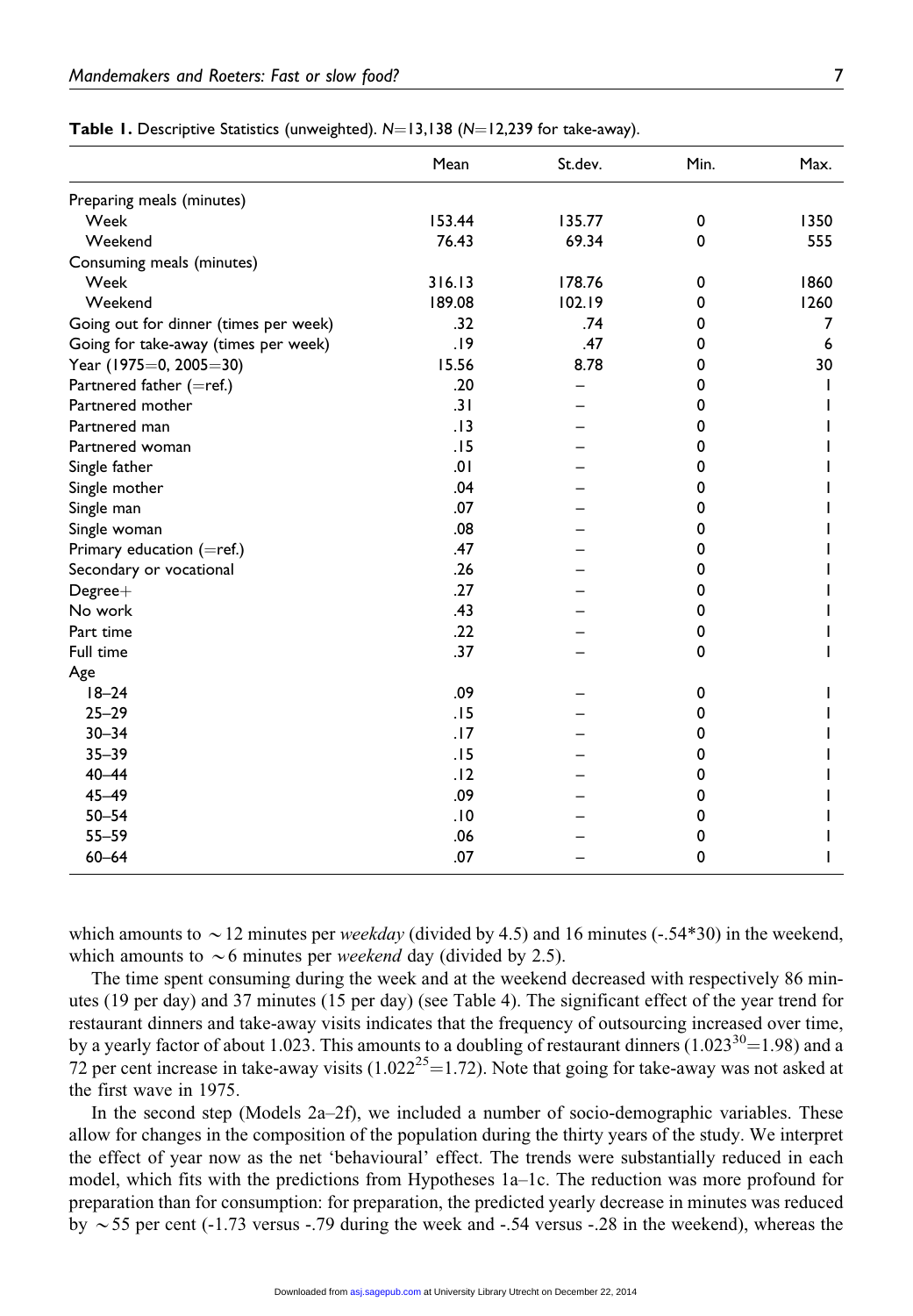

Figure 1. Fast or slow food? Trends in food-related time and number of times going for dinner and takeout (markers  $=$  observed mean minutes/visits in each wave; lines fit the best linear trend).

coefficients in the models predicting consumption were reduced by  $\sim$  35 per cent (-2.85 versus -1.87 and -1.23 versus -.80). Moreover, whereas the inclusion of the compositional effects also reduced the upward trend in the frequency of restaurant dinners (1.023 versus 1.010), the compositional effects did not account for the increase in take-away visits (1.022 vs 1.025). Analyses that included the compositional variables separately confirmed that structural changes in household composition, educational level, and labour force participation each explained a substantial part of the trends (results not reported). Changes in household composition explained the largest part. Changes in the age distribution did not affect the respective trends.

Thus, as predicted, the downward trend was partly explained by the decrease in household size (H1a), educational expansion (H1b), and increase in labour force participation (H1c). Overall, the trends were stronger during the week than at the weekend, which confirms Hypothesis 2. The negative effect of year remained significant in these models, which means that we had to reject Hypothesis 3, which predicted an increase in food-related time as the result of an increasing popularity of 'slow food'. Only for restaurant dinners we observed a slight decrease after taking the structural factors into account.

# Trends by socio-demographic group

Hypotheses 4–7 made predictions on socio-demographic differences in the trends in food-related time and outsourcing. We tested these hypotheses with the third set of models (Models 3a– 3f) that included interaction terms for gender, household composition and educational level with the year of the survey. Note that the main effects in these models are now conditional because the models include interaction terms. For example, in Model 3a (Table 2) the effect of the year indicates the trend for the combined reference group: a partnered father and a secondary/vocational education. The positive sign implies that they increased time preparing food during the week. As the interaction terms are difficult to interpret, we use graphs of the predicted values (Figure 2) and discuss the predicted marginal effects (results not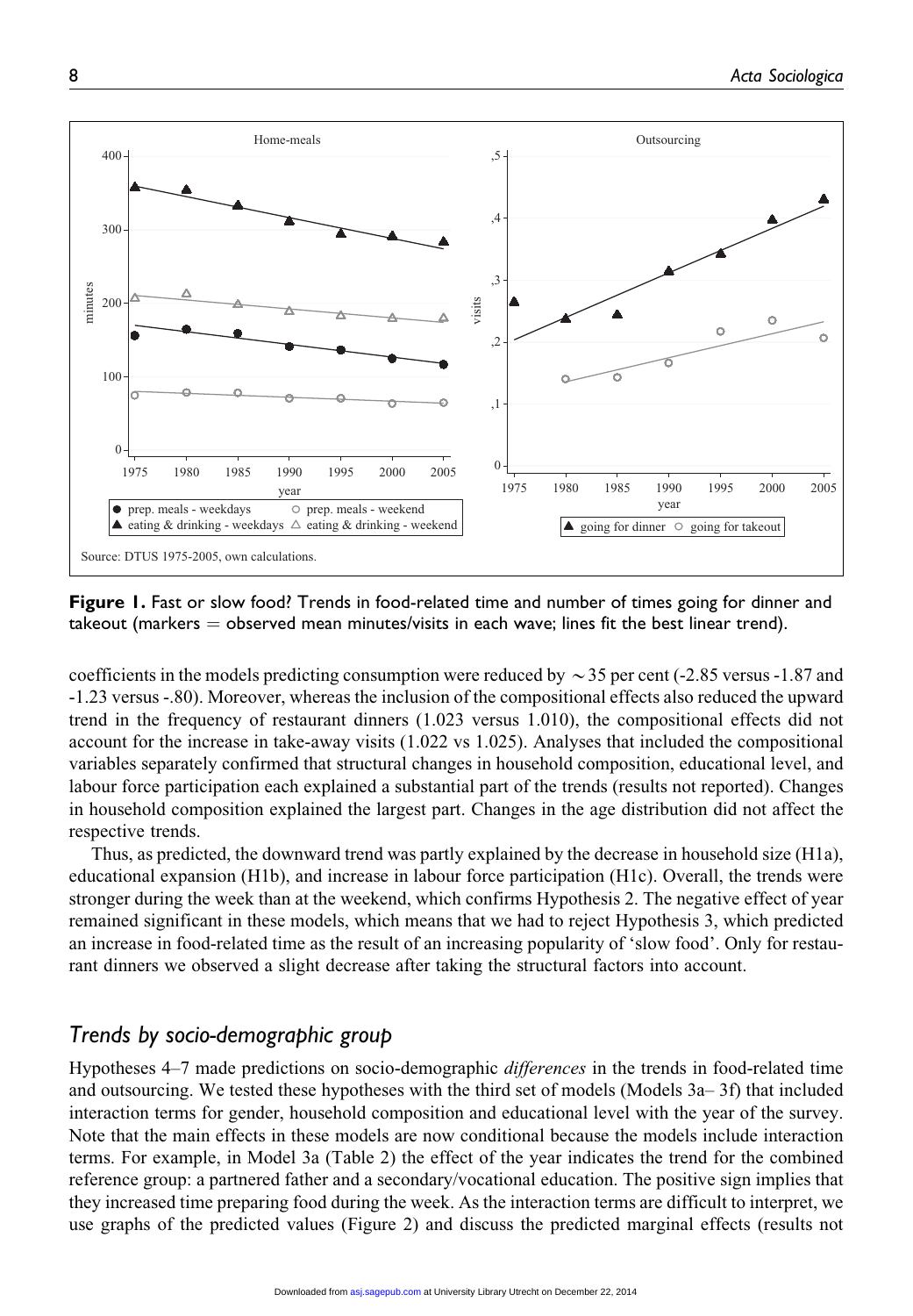|                                 | Preparing meals during the week |             |             | Preparing meals in the weekend |            |             |
|---------------------------------|---------------------------------|-------------|-------------|--------------------------------|------------|-------------|
|                                 | Model la                        | Model 2a    | Model 3a    | Model Ib                       | Model 2b   | Model 3b    |
| Year (1975=0, 2005=30)          | $-1.73***$                      | $-.79***$   | $1.55***$   | $-.54***$                      | $-.28***$  | .94***      |
| Partnered father $(=ref.)$      |                                 |             |             |                                |            |             |
| Partnered mother                |                                 | 176.79***   | 228.55***   |                                | 78.58***   | $104.50***$ |
| Partnered man                   |                                 | $18.15***$  | $18.55**$   |                                | $5.13*$    | $8.65*$     |
| Partnered woman                 |                                 | 130.86***   | 186.27***   |                                | 64.97***   | 90.68***    |
| Single father                   |                                 | 20.90**     | 68.05*      |                                | 7.91       | 37.06*      |
| Single mother                   |                                 | $116.45***$ | 207.06***   |                                | 59.01***   | 105.50***   |
| Single man                      |                                 | 58.82 ***   | $96.03***$  |                                | $27.44***$ | 46.94 ***   |
| Single woman                    |                                 | 75.58***    | $118.51***$ |                                | 43.30***   | 74.77***    |
| Primary education (=ref.)       |                                 |             |             |                                |            |             |
| Secondary or vocational         |                                 | $-15.57***$ | $-7.67$     |                                | $-4.76**$  | $-.90$      |
| $Degree+$                       |                                 | $-23.08***$ | $-12.07*$   |                                | $-.33$     | 4.18        |
| Change over time (interactions) |                                 |             |             |                                |            |             |
| Partnered mother * year         |                                 |             | $-3.47***$  |                                |            | $-1.75***$  |
| Partnered man * year            |                                 |             | $-.22$      |                                |            | $-.33$      |
| Partnered woman * year          |                                 |             | $-3.58***$  |                                |            | $-1.68***$  |
| Single father * year            |                                 |             | $-2.84**$   |                                |            | $-1.69**$   |
| Single mother * year            |                                 |             | $-5.25***$  |                                |            | $-2.71***$  |
| Single man * year               |                                 |             | $-2.44***$  |                                |            | $-1.29***$  |
| Single woman * year             |                                 |             | $-2.78***$  |                                |            | $-1.98***$  |
| Secondary or vocational * year  |                                 |             | $-.52$      |                                |            | $-.25$      |
| Degree $+$ * year               |                                 |             | $-.76***$   |                                |            | $-.32$      |
| Constant                        | $169.81***$                     | $123.28***$ | 85.81***    | $80.13***$                     | 52.88***   | 33.63***    |
| $R^2$                           | .01                             | .45         | .46         | .00                            | .30        | .31         |

**Table 2.** OLS regression of minutes spent preparing meals during the week and in the weekend  $(N=13,138)$ .

Coefficients for current employment and age not shown but included in the analyses, see online supplement for full table. \*p<0.05, \*\*p<0.01, \*\*\*p<0.001, two-sided

shown). Please note that the trends for the small group of single fathers and mothers were omitted from Figure 2 to improve clarity.

Gender and household type. We fitted the combination of gender and household type in each of the models and interacted each combination with year (i.e., three-way interactions). Omnibus tests of these household gender interactions revealed that they improved the fit of the models. Figure 2 show the predicted trends for men and women combined and by household type (based on Models 3a–3f). Note that the explained variance by socio-demographic indicators in the models 2a–2d are considerably higher for the time spent in preparation of meals than for the time spent eating and drinking (.30-.45 versus .09-.18), and the explained variance is higher during the week than in the weekend. This implies that structural constraints on people's time play a stronger role for preparation than for consumption and these play a stronger role during the (working) week than at the weekend.

We first discuss the overall trends for men and women (thick solid lines in Figure 2). Hypothesis 4 predicted that the gender gap would close because men would show an upward - and women a downward trend. This expectation was partially confirmed because the gap closed for preparation but not for consumption. In 1975 women spent an estimated 203 minutes more on preparation on weekdays than did men and this difference decreased to 114 minutes in 2005. The gap decreased from 90 to 46 minutes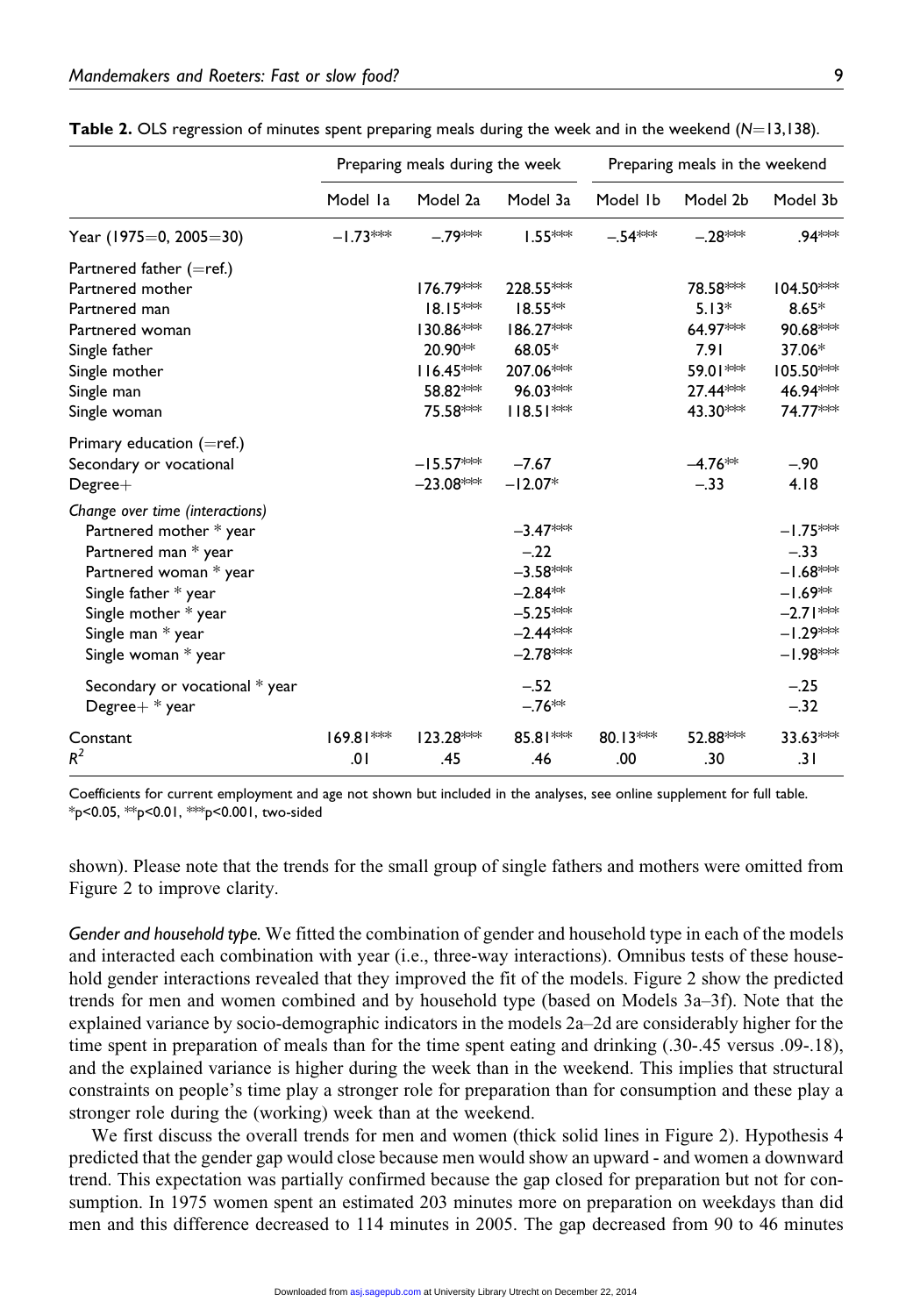|                                 | Eating and drinking during the week |                       |              | Eating and drinking in the weekend |             |             |
|---------------------------------|-------------------------------------|-----------------------|--------------|------------------------------------|-------------|-------------|
|                                 | Model Ic                            | Model 2c              | Model 3c     | Model Id                           | Model 2d    | Model 3d    |
| Year (1975=0, 2005=30)          | $-2.85***$                          | $-1.87***$            | $-3.40***$   | $-1.23***$                         | $-.80***$   | $-1.43***$  |
| Partnered father (=ref.)        |                                     |                       |              |                                    |             |             |
| Partnered mother                |                                     | 13.14                 | $-12.30$     |                                    | $-3.43$     | $-9.92$     |
| Partnered man                   |                                     | $-15.41*$             | $-15.67$     |                                    | $-18.51***$ | $-19.45**$  |
| Partnered woman                 |                                     | –29.89***             | $-61.39***$  |                                    | $-23.29***$ | $-34.79***$ |
| Single father                   |                                     | $-5.72$               | $-7.13$      |                                    | $-24.84*$   | $-68.42$    |
| Single mother                   |                                     | –42.56 <sup>∗⊳⊭</sup> | $-77.15***$  |                                    | $-35.01***$ | $-41.83**$  |
| Single man                      |                                     | $-73.17***$           | $-122.04***$ |                                    | $-60.28***$ | $-91.39***$ |
| Single woman                    |                                     | –98.90***             | $-163.71***$ |                                    | $-57.59***$ | $-91.73***$ |
| Primary education (=ref.)       |                                     |                       |              |                                    |             |             |
| Secondary or vocational         |                                     | $-.52$                | $-12.52$     |                                    | $-.40$      | $-9.49$     |
| $Degree+$                       |                                     | $-9.66*$              | $-15.69*$    |                                    | 1.98        | 3.54        |
| Change over time (interactions) |                                     |                       |              |                                    |             |             |
| Partnered mother * year         |                                     |                       | $1.71**$     |                                    |             | .45         |
| Partnered man * year            |                                     |                       | .12          |                                    |             | .12         |
| Partnered woman * year          |                                     |                       | $2.04***$    |                                    |             | .78*        |
| Single father * year            |                                     |                       | .54          |                                    |             | 2.05        |
| Single mother * year            |                                     |                       | $2.09*$      |                                    |             | .49         |
| Single man * year               |                                     |                       | $2.86***$    |                                    |             | $1.78**$    |
| Single woman * year             |                                     |                       | $3.91***$    |                                    |             | 2.07***     |
| Secondary or vocational * year  |                                     |                       | .75          |                                    |             | .54         |
| Degree $+$ * year               |                                     |                       | .47          |                                    |             | $-.03$      |
| Constant                        | 359.50***                           | 419.09***             | 442.31 **    | 210.59***                          | 227.93***   | 236.70***   |
| $R^2$                           | .02                                 | .18                   | 19.          | .01                                | .09         | .09         |

**Table 3.** OLS regression of minutes eating and drinking during the week and in the weekend  $(N=13,138)$ .

Coefficients for current employment and age not shown but included in the analyses, see online supplement for full table. \*p<0.05, \*\*p<0.01, \*\*\*p<0.001, two-sided.

at the weekend. In contrast, we found a slight divergence for consumption. In 1975, men spent about 30 minutes less on consumption than did women (325 versus 356 minutes) and this gap widened to 80 minutes in 2005 (246 versus 326 minutes). Both men and women decrease their time in consumption, but the downward trend is much stronger for men. On weekend days, men and women did not differ in 1975, but the difference became significant because men decreased their time consuming more than women did. Nevertheless, the difference is only minor (11 minutes). With regard to outsourcing, we found that women used to visit restaurants less frequently than men, but over time the difference disappeared because women increased the frequency (from .20 visits to .34), whereas men did not (.35 to .38). Both men and women increased the frequency of going for take-away food, but even though men showed a stronger increase (see Figure 2f) this gap remained insignificant.

We now discuss trends for men and women by household type (see Figure 2a–f). Hypothesis 5 predicted that the upward trend for men and downward trend for women would be less strong for singles compared to partnered men and women. The results provided partial support for this hypothesis: the trends for single men and women (the dash-dot lines) ran mostly parallel (except for consumption during the week and going out for dinner) and most 'action' occurs for the cohabiting men and women with and without children. The single individuals differed from the other household types in two respects. First, whereas single women differed little from other women in their preparation time, they did deviate in the time consuming food and drink: compared to cohabiting women, single women spent less time in consumption in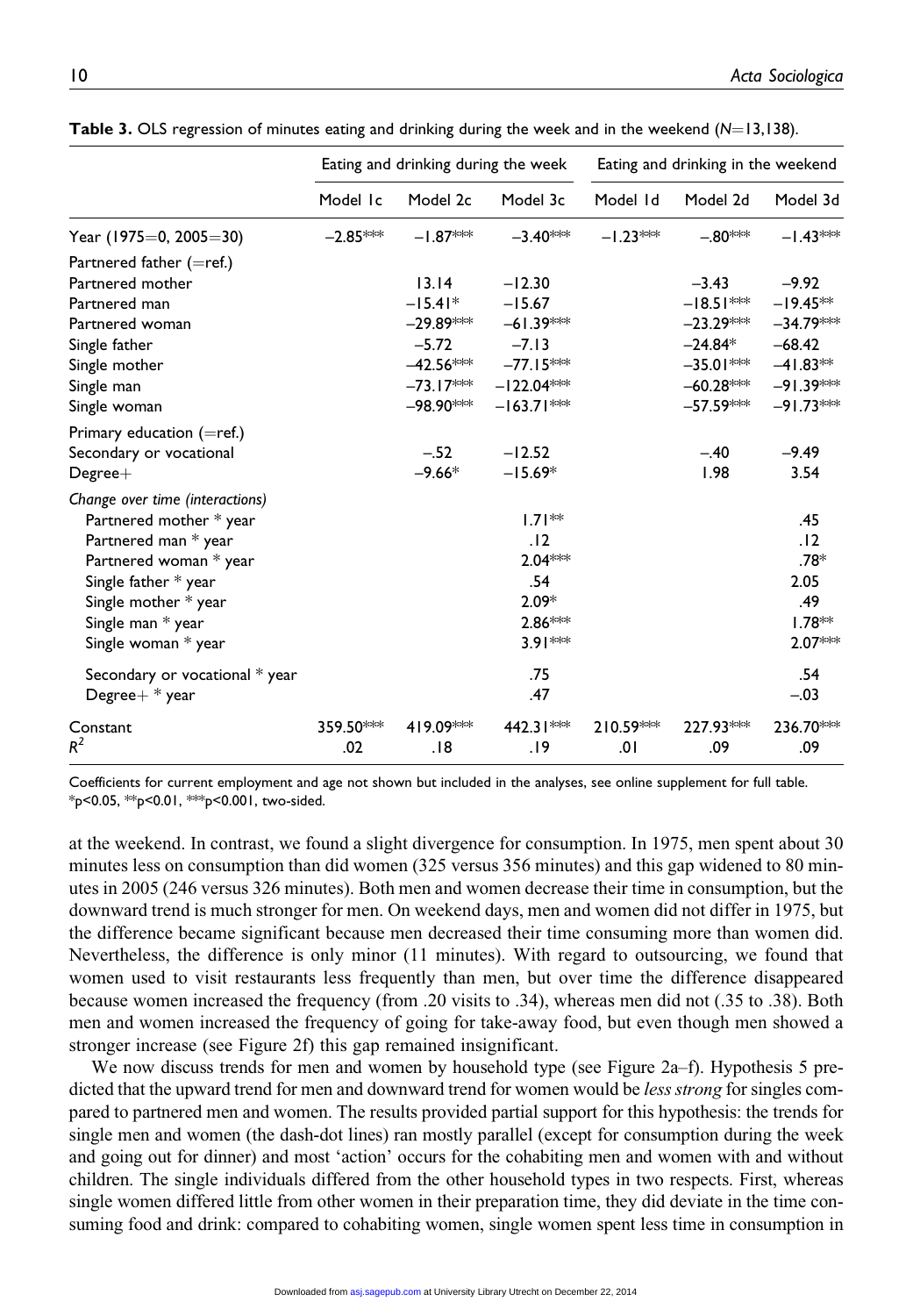|                                 | Going out for dinner |                     |                     | Going for take-away food |                     |             |
|---------------------------------|----------------------|---------------------|---------------------|--------------------------|---------------------|-------------|
|                                 | Model le             | Model 2e            | Model 3e            | Model If                 | Model 2f            | Model 3f    |
| Year (1975=.2005=30)            | $1.023***$           | $1.010**$           | .997                | $1.022***$               | $1.025***$          | $1.036***$  |
| Partnered father $(=ref.)$      |                      |                     |                     |                          |                     |             |
| Partnered mother                |                      | .794**              | .584 ***            |                          | $.812*$             | 1.194       |
| Partnered man                   |                      | $1.475***$          | 1.288               |                          | 1.178               | $1.534*$    |
| Partnered woman                 |                      | $1.360***$          | 1.016               |                          | 1.021               | 1.292       |
| Single father                   |                      | .865                | .855                |                          | .645                | 1.238       |
| Single mother                   |                      | 1.120               | 1.071               |                          | .903                | 1.604       |
| Single man                      |                      | $1.600***$          | 2.009***            |                          | $1.314*$            | $2.514***$  |
| Single woman                    |                      | $1.560***$          | 1.119               |                          | .889                | .993        |
| Primary education $(=ref.)$     |                      |                     |                     |                          |                     |             |
| Secondary or vocational         |                      | $1.496***$          | $1.401*$            |                          | .942                | .924        |
| $Degree+$                       |                      | $1.957***$          | $1.667***$          |                          | .794***             | .597***     |
| Change over time (interactions) |                      |                     |                     |                          |                     |             |
| Partnered mother * year         |                      |                     | $1.019*$            |                          |                     | .977**      |
| Partnered man * year            |                      |                     | 1.009               |                          |                     | .984        |
| Partnered woman * year          |                      |                     | $1.018*$            |                          |                     | .986        |
| Single father * year            |                      |                     | 1.004               |                          |                     | .970        |
| Single mother * year            |                      |                     | 1.004               |                          |                     | .970        |
| Single man * year               |                      |                     | .990                |                          |                     | .966**      |
| Single woman * year             |                      |                     | 1.019               |                          |                     | .992        |
| Secondary or vocational * year  |                      |                     | 1.005               |                          |                     | 1.002       |
| Degree $+$ * year               |                      |                     | 1.010               |                          |                     | $1.015*$    |
| Constant                        | $.218***$            | .147***             | .182 ***            | $.125***$                | .144 <sup>***</sup> | $.117***$   |
| In alpha                        | .690 ***             | .472 <sup>***</sup> | .463 <sup>***</sup> | $-.283$                  | $-.729***$          | $-.7596***$ |
| BIC                             | 18821.8              | 18508.5             | 18575.1             | 12397.9                  | 12168.2             | 12232.5     |
| N                               |                      | 13,138              |                     |                          | 12,239              |             |

Table 4. Negative binomial regression of number of times per week going out for dinner and going for take-away food (incidence rate ratios).

Coefficients for current employment and age not shown but included in the analyses, see online supplement for full table.  $*_{p}$  < 0.05,  $*_{p}$  < 0.01,  $*_{p}$  < 0.001, two-sided.

1975, but over time single women increased their time consuming, whereas partnered women did not. As a result single women caught up to partnered women. Second, over time the initially large differences between single and partnered men in preparation and consumption decreased. The trends for single men in preparation paralleled the trend for women in general, except for going out for dinner and consumption at the weekend. Summarizing, we can conclude that trends for single individuals differed from partnered people, which is in line with Hypothesis 5. We cannot claim, however, that the trends for men and women were more moderate for single individuals, because in some models the trends for single men and women were opposite to the trends for their cohabiting counterparts. Hypothesis 6, which predicted stronger trends for parents than childless people, was rejected. As is clear from Figure 2 the lines for partnered men and women with and without children run mostly parallel. Moreover, single fathers and mother decreased their preparation time slightly more than their childless counterparts (not shown in Figure 2).

Educational level. Hypothesis 7a predicted that the downward trend in food-related time would be weaker for the higher educated compared to the lower educated, whereas Hypothesis 7b predicted the opposite.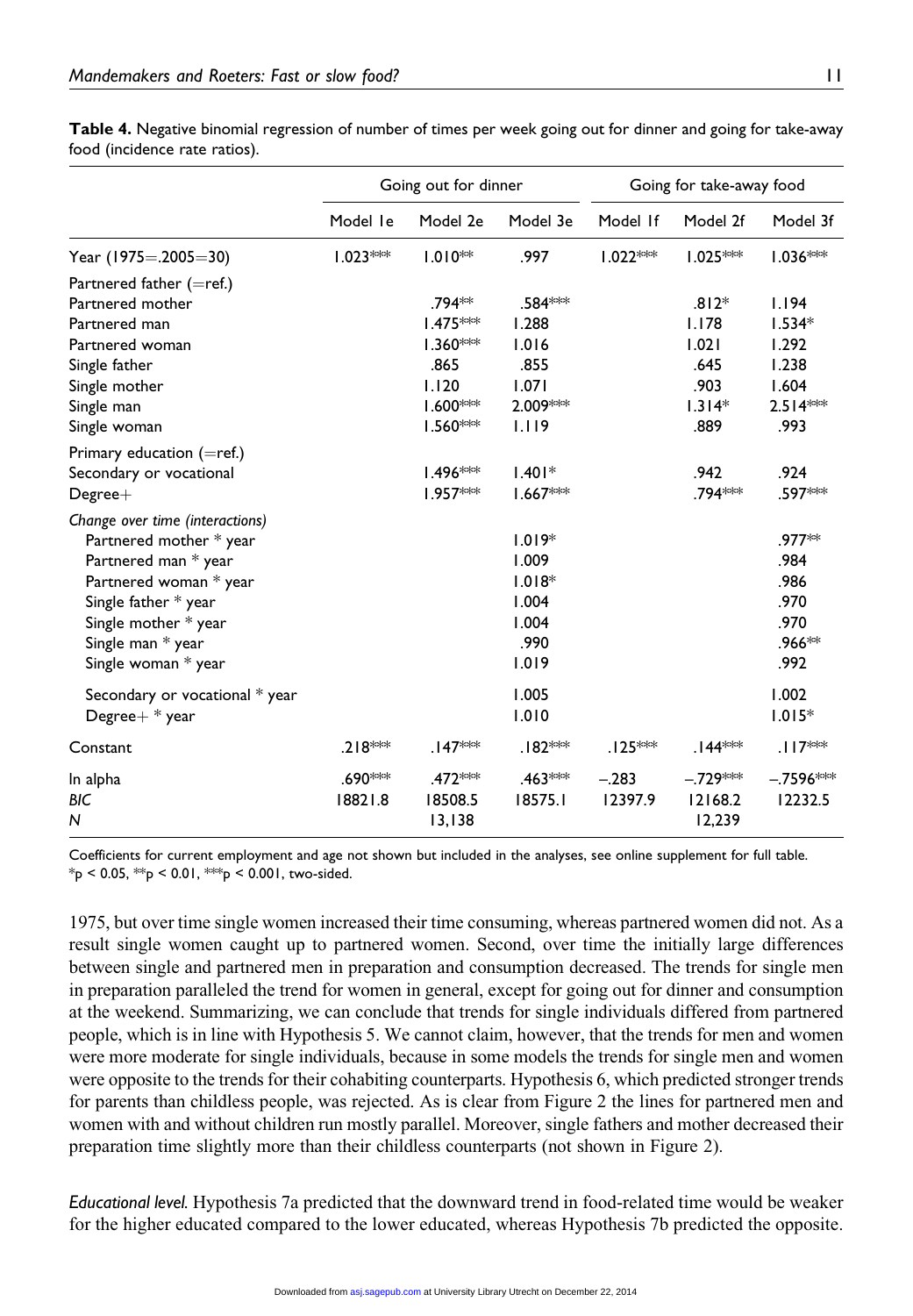

Figure 2. Predicted minutes/visits by household type (models 3a-f). Note that predicted minutes/visits for single fathers and mothers are not depicted.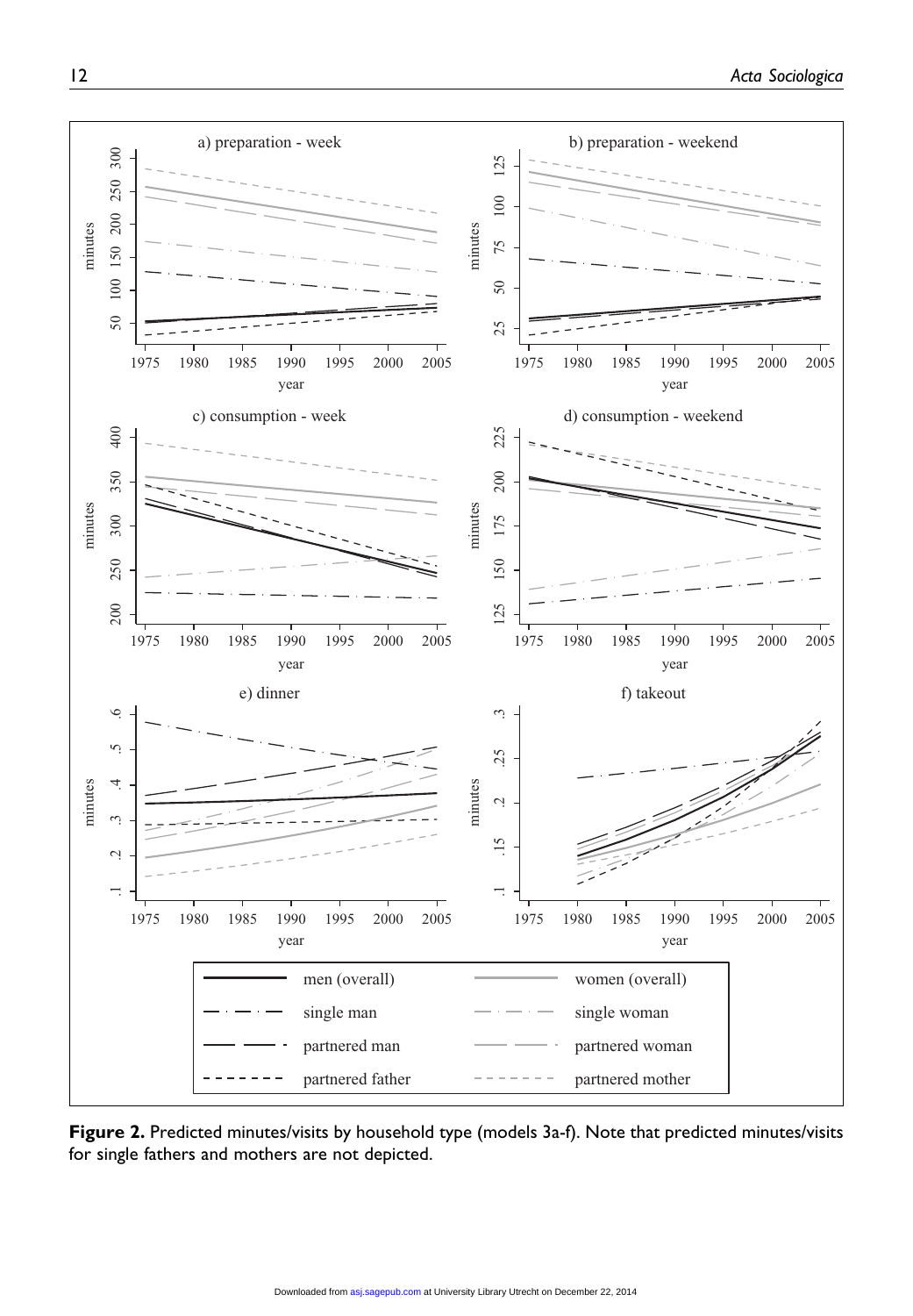Omnibus tests of the educational level interactions showed that the trends did not differ; only the interactions for preparation were significant ( $F(2)=4.12$ , p=.0162), we therefore do not show figures for the trends by educational level. So, overall, we did not find support for either hypothesis: there were no systematic trends by educational level. There were three exceptions: first, for preparation, the results suggest people with a primary education decreased their time preparing from 175 to 157 minutes, whereas the two higher educated groups showed a much steeper decrease; from 148 (vocational) and 135 (degree) minutes in 1975 to 115 and 112 in 2005 respectively. Second, educational differences in restaurant visits widened: because outsourcing models were multiplicative models, we inspected marginal predictions by the year of observation. In 1975 we found minor educational differences in restaurant visits; there was no significant difference between primary and secondary/vocational level (.20 and .30 visits respectively) and only people with a degree were more likely to visit restaurants than people with only primary level (.38, i.e. about once every two and half weeks). The differences increased over time: by 2005 the gap between highest and lowest level had doubled (.56 versus .23) and secondary level diverged from primary level (.39 visits, a difference of about .16). Third, differences in takeout visits disappeared: in 1980, people with a primary and secondary level both go about .15 times a week, those with a degree go less often; .10 visits. Over time, the frequency steadily increased for each group and university level educated people caught up. By 1995 the differences became insignificant. In 2005, each group is predicted to go .25 times per week, so once every four weeks.

#### Conclusion and discussion

Are we moving towards a fast-food or slow-food society? The aim of this study was to gain insight in trends in the time people spent preparing and consuming food at home between 1975 and 2005 in the Netherlands. In addition, we studied changes in the frequency of restaurant visits and going for takeaway food. Moreover, we distinguished between food-related time during the week and the weekend and separately examined trends by socio-demographic group. This in-depth analysis proved to be fruitful. Our main findings can be summed up as follows: 1) the time spent preparing and consuming food and drink at home went down, while outsourcing doubled; 2) the trends can be attributed to social structural changes in the composition of the population, namely decreased household size, educational expansion, and increased (female) labour force participation; 3) despite the increasing popularity and awareness of food in popular culture, the net 'behavioural' change (controlling for structural changes) was negative, suggesting that people decreased the time they spent on food; 4) the effects were stronger during the week than at the weekend; 5) we found large differences by household type and gender, independent of the day or the exact type of activity; and 6) educational differences remained quite stable over time.

The downward trend in the time spent preparing and consuming food in the Netherlands indicates a shift to fast food and more hurried meals and is the result of compositional as well as behavioural changes. Although the consequences of a decrease in food-related time are beyond the scope of this study, it is likely that this downward trend has important health and social implications. For example, obesity is associated with spending less time in eating as a primary activity (Hamermesh, 2010). Moreover, Putnam (2000) has argued that the reduction of family meals reflects the decline of social capital, and the decrease in actual time spent at the dinner table may also reflect a reduced opportunity for social interaction with family members and friends.

The finding that food-related time declined resonates with previous research (e.g., Warde et al., 2007) and provides further evidence for Gershuny's (2000) contention that home production is substituted by outsourcing. However, it is important to note that the Dutch still spend a substantial amount of time in food preparation and consumption and that the large majority of our sample did not go out for dinner or take-away during the diary week. More importantly, it would be an oversimplification to state that the downward trend in food-related time applies to the Dutch society as a whole. In fact, the main contribution of our study is the finding that the trends in food-related time vary substantially between week and weekend days, as well as across social-demographic groups.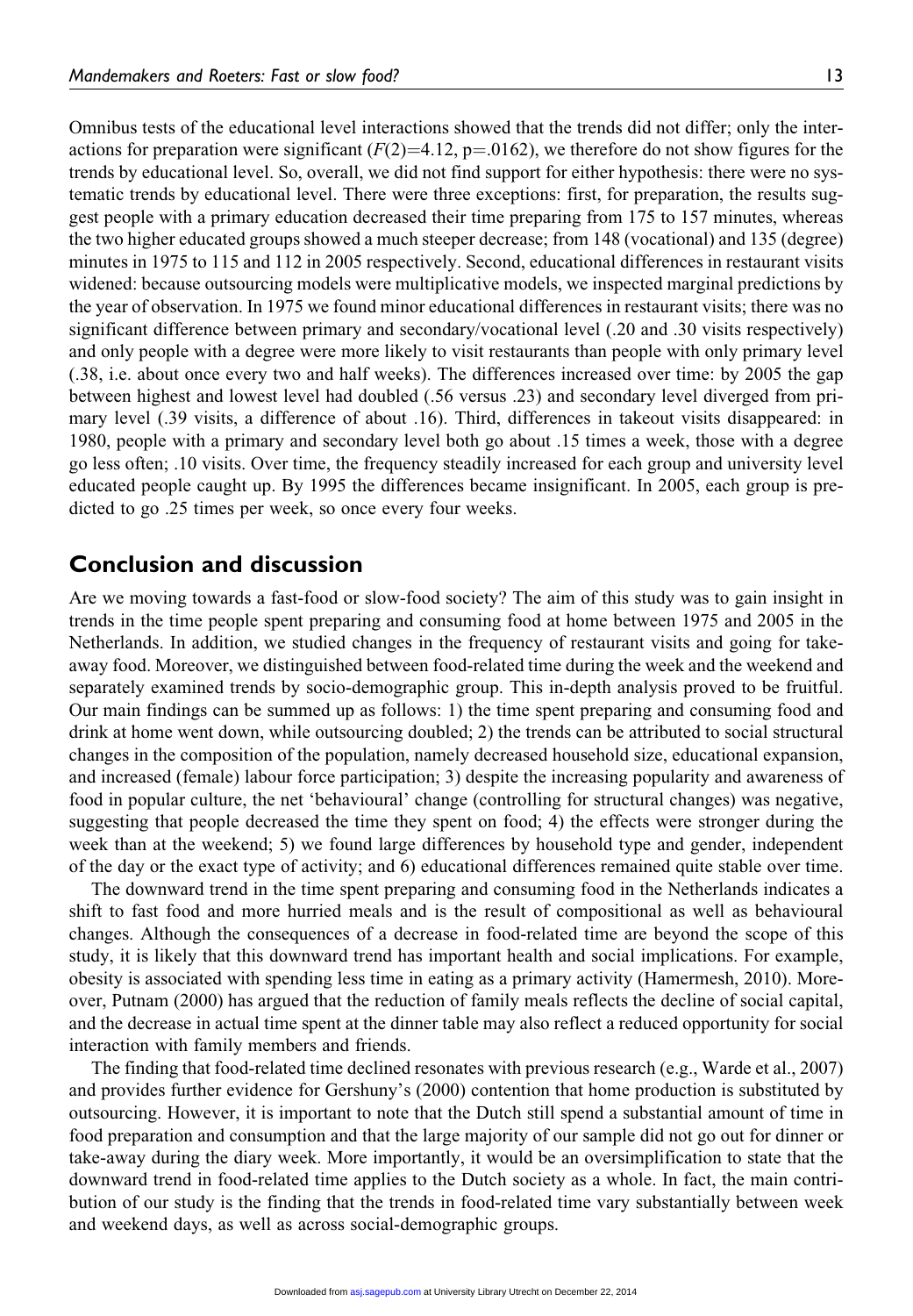First, the downward trend in food-related time appeared to be more moderate during the weekend: between 1975 and 2005 the time spent preparing food decreased with 12 minutes per weekday, but only 6 minutes per weekend day. The difference between these trends cannot be attributed to the increase in labour force participation, as compositional changes affected week and weekend days to the same extent. Instead the weaker trend in the weekend might indicate that cooking is increasingly taken up as a (timeintensive) hobby. It thus seems that this behavioural change may have attenuated the overall downward trend, which goes to show that preparation and consumption are more than household labour and personal care, but that there is a strong leisure component as well. It is important to note that some individuals may use the weekend to pre-prepare meals for the following week. Although this alternative explanation would not support our 'slow food' thesis, it would support our claim that changes in work demands have made a clear mark on time spent in the home domain.

Second, we found that there were no *general* trends that applied to all socio-demographic groups; the effects differed by gender and household type. For example, whereas Warde et al. (2007) concluded that the gender gap in food consumption increased in the Netherlands, we found that this applied mostly to men and women with a partner. Our examination of food preparation revealed that partnered men (with and without children) *increased* and women and single men (with and without children) *decreased* their time in the kitchen. One possible explanation is that single men were less susceptible to changing gender ideologies because they did not have to negotiate about the division of household labour. With regard to consumption, childless single men and women stood out: they increased their time, whereas the other groups reduced their time. Possibly, the increase for single men and women reflects a change in the single lifestyle. Because the proportion of single individuals increased, there may be more other single friends available to socialize with over dinner.

Gender differences were less pronounced for food preparation, as well as on weekend days. These findings provide further evidence for the contention that men's increased involvement in household labour is concentrated in more enjoyable activities (e.g., Gershuny, 2000). Moreover, the weekend– week difference is in line with the idea that the meaning and constraints of food preparation depend on it's timing. Assuming cooking is more leisurely when more time is available, men's participation will be enhanced most during weekends. This parallels the earlier finding that men's increased involvement in household labour is concentrated in more enjoyable activities (e.g., Gershuny, 2000). A possible explanation for the surprising finding that gender differences in *consumption* became more pronounced, is that women attach greater meaning to meals. DeVault (1991) showed that meals have a high value for women, because it is a form of 'emotional work' through which they can express their ethic of care. Consequently, women may be less susceptible to trends that threaten this time (such as individualization) and more susceptible to trends that would strengthen it (such as the intensification of parenting norms).

Contrary to differences by gender and household type, we found that educational differences remained stable. This stability could imply that higher educated people have increased their *preference* for time-intensive meals (which are relatively healthy and 'slow'), but also faced increasing constraints because their work demands increased. These counter-acting mechanisms may have set each other off. It is interesting to compare these findings with Konrich's (2012) conclusion that those who have most resources to *outsource*, also are most reluctant to do so. Interestingly, we did find a shift for outsourcing. Going out for dinner increases with education and this effect became stronger over time. We also found that higher educated people were less likely to get take-away food in 1980, but higher educated individuals 'caught up'. This could reflect the increasing availability of 'high quality' fast food.

This study has some interesting implications for the literature on shared lifestyles. We found remarkable differences between household types. In 1975, men and women in childless couples spent about the same amount of time consuming, but in the following decades they diverged. For fathers and mothers we also observed an increasing difference over time, suggesting that couples' lifestyles have become more separate. The divergence for parents is more moderate than that of couples without children, which may reflect a selection effect. Having children and sharing lifestyles are both examples of relationship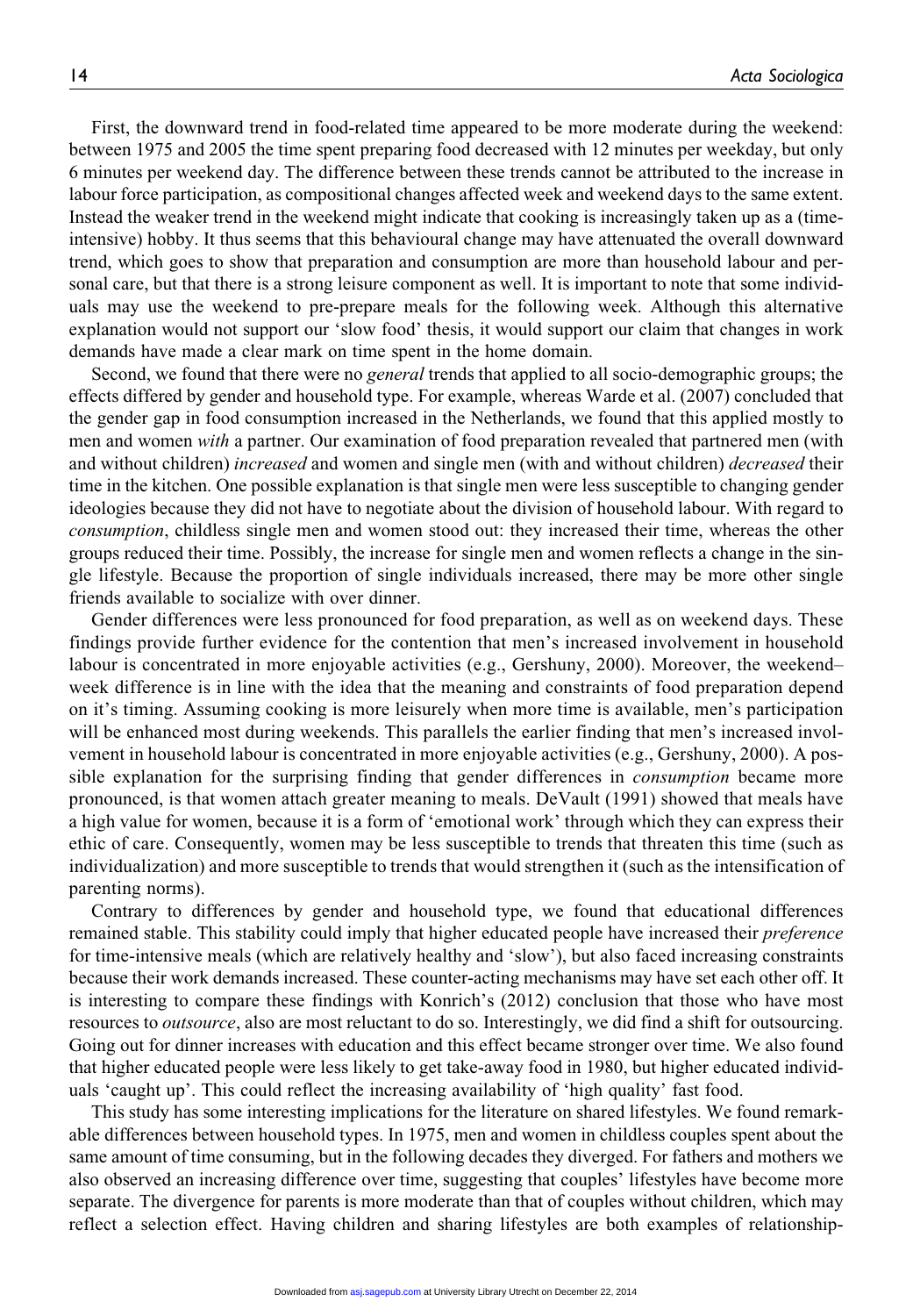specific investments (Kalmijn and Bernasco, 2001). Because childlessness had become more accepted over the last decades (Noordhuizen et al., 2010), couples who are more 'individualized' may have selected themselves into childlessness. Also, changing norms may have made it more acceptable to pursue separate lifestyles. Although only on weekend days, the trend for single men and women is exactly opposite of that for cohabiting men and women, and shows a convergence.

It is important to note that it was the combination of household type and gender that mattered for food-related time. Future time use research on food-related time needs to consider household type and gender simultaneously. For example, by differentiating between household types we found that cohabiting men with and without children increased their time preparing food between 1975 and 2005, whereas single men showed the strongest decrease of all groups. Our findings also suggest that food-related time crosses the borders of traditional time-use categories. Explanations for domestic labour consider gender as the most important determinant of time allocation; these explanations appeared to apply mostly to cohabiters. Explanations for variation in leisure time tend to stress people's intrinsic motivation and lifestyle; these seemed to be most valuable in explaining the difference between the week and weekend and the increase in single men and women's consumption time at the weekend.

Our conclusions should be regarded in the light of this study's limitations: first, the study was restricted to the Netherlands and the results may therefore not generalize to other contexts. Second, we only analysed information on the amount of time, which makes conclusions about the nature of mealtimes more difficult. Importantly, the lack of information on secondary activities made it impossible to analyse trends in food-related time as a secondary activity. Possibly, people (or certain groups) shifted time spent on food from primary to secondary food-related time (e.g. watching television and eating at the same time instead of having a family dinner). Prior research has shown that secondary eating has important health effects. For example, obesity is more prevalent among those who spent *more* time eating as a secondary activity. Perhaps because people are less aware of how much they eat (Bertrand et al., 2009). Future research could also look at the level of enjoyment or stress during the preparation and consumption of food and with *whom* people eat. Third, because the sample size of single respondents was relatively small, especially in earlier years and for single parents, the results should be considered with care. Nevertheless, the growth in the number of singles is interesting in itself because it suggests that this group has become less selective over the years. For example, individuals with active lifestyles may be more likely to be single nowadays and this may explain why food-related time increased among singles. Unfortunately a detailed investigation of these changes lay outside the scope and possibilities of the current study, but future research could analyse the composition and time use of this group in more detail. Fourth, the response rates are relatively low. Low response rates are common in the Netherlands and not surprising considering the time-intensive nature of a time diary. It is important to take this into account when interpreting the results, especially since the busiest individuals are less likely to participate. Because those who are busiest have most time constraints it is likely that we underestimated the downward trends in foodrelated time, considering the downward trend in response rates over the years.

Concluding, we found that the common societal belief that people have dinner 'on the run' and fast food is taking over needs to be nuanced. Although the overall trends suggest that people decreased their time preparing and consuming food, they still spend a substantial amount of time in these activities, especially at the weekend. Furthermore, we found that certain socio-demographic groups deviated from the overall downward trend. Cohabiting men increased their time in the kitchen and single men and women increased their time at the dinner table. As such, Putnam's claim that families increasingly have dinner 'on the run' really only applies to families. Our findings suggest that food-related time cannot be characterized as solely domestic labour or leisure, but as a combination of the two.

#### Acknowledgements

We would like to thank Tanja van der Lippe for her feedback and help.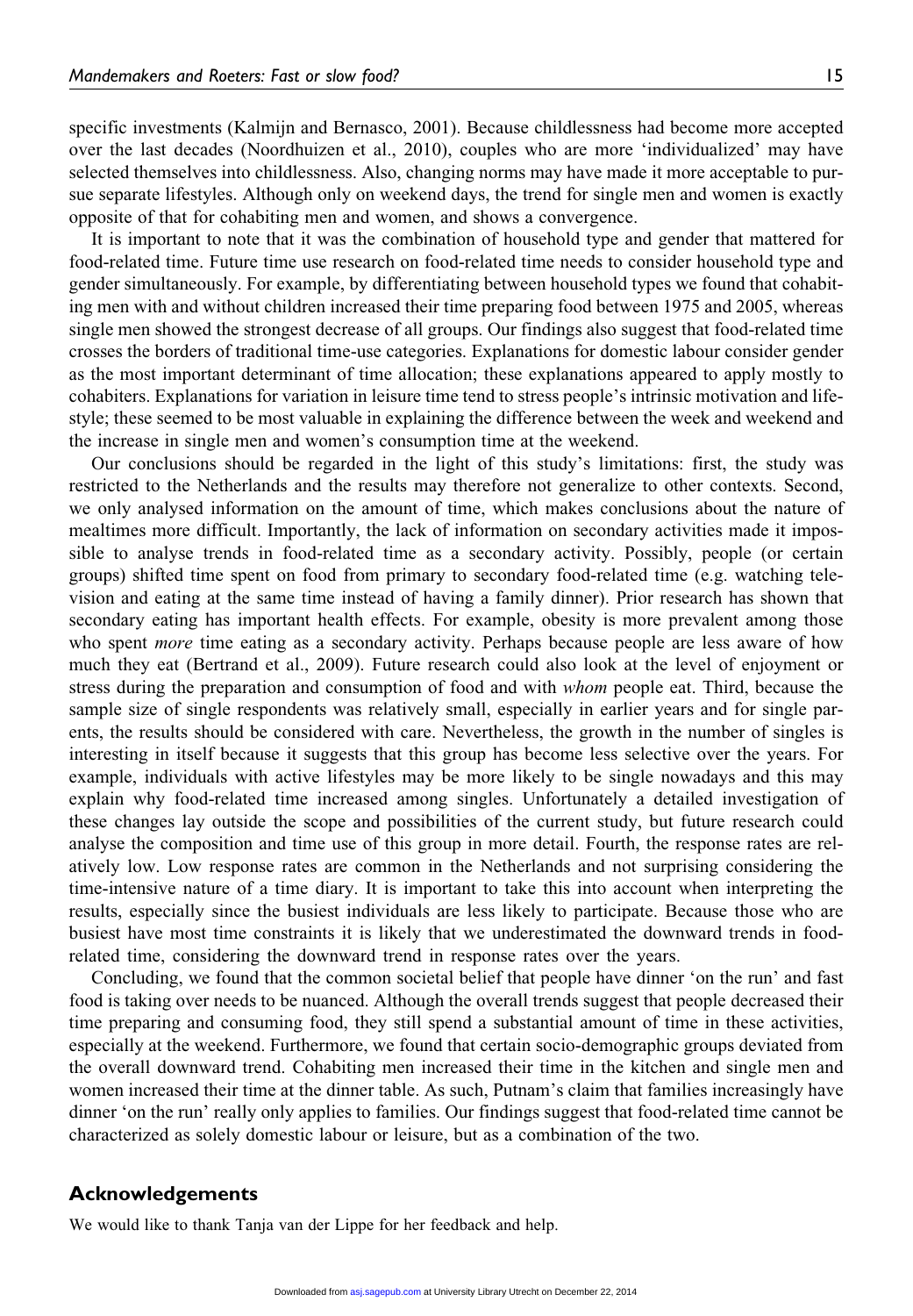#### Funding

This research received no specific grant from any funding agency in the public, commercial, or not-for-profit sectors.

#### **References**

- Badinter E (2011) The Conflict. How Modern Motherhood Undermines the Status of Women. New York: Metropolitan Books/Henry Holt & Company.
- Becker GS (1991) A Treatise on the Family. Cambridge, MA: Harvard University Press.
- Bertrand M and Schanzenbach DW (2009) Time use and food consumption. The American Economic Review 99(2): 170–176.
- Bianchi SM (2000) Maternal employment and time with children: Dramatic change or surprising continuity? Demography 31(4): 401–414.
- Bianchi SM, Robinson J and Milkie M (2006) Changing Rhythms of American Family Life. New York: Russell Sage Foundation Publications.
- Cheng S, Olsen W, Southerton D and Warde A (2007) The changing practice of eating: evidence from UK time diaries, 1975 and 2000. The British Journal of Sociology 58(1): 39–61.
- Cotter D, Hermsen JM and Vannevan R (2011) The end of the gender revolution? Gender role attitudes from 1977 to 2008. American Journal of Sociology 117(1): 259–289.
- de Heer WF and Israels AZ (1992) Response Trends in Europe. Rijswijk: Sociaal en Cultureel Planbureau.
- DeVault ML (1991) Feeding the Family: The Social Organization of Caring as Gendered Work. Chicago: University of Chicago Press.
- Gauthier AH, Smeeding TM and Furstenberg FF Jr (2004) Are parents investing less time in children? Trends in selected industrialized countries. Population and Development Review 30(4): 647–671.
- Gershuny J (2000) Changing Times. Work and Leisure in Postindustrial Society. Oxford: Oxford University Press.
- Greenhaus JH and Beutell NJ (1985) Sources of conflict between work and family roles. The Academy of Management Review 10(1): 76–88.
- Hamermesh DS (2010) Incentives, time use and BMI: The roles of eating, grazing and goods. Economics  $&$  Human Biology 8(1): 2–15.
- Hays S (1996) The Cultural Contradictions of Motherhood. New Haven: Yale University Press.
- Heisig JP (2011) Who does more housework: Rich or poor? A comparison of 33 Countries. American Sociological Review 76(1): 74–99.
- Intomart GfK (2006) Veldwerkverslag Tijdsbestedingsonderzoek 2005 [Field Work Report Time Use Study 2005]. Available at:<www.scp.nl> (accessed 20 October 2014).
- Johnston D and Swanson D (2006) Constructing the ''good mother'': The experience of mothering ideologies by work status. Sex Roles 54(7–8): 509–519.
- Kalmijn M and Bernasco W (2001) Joint and separated lifestyles in couple relationships. Journal of Marriage and Family 63(3): 639–654.
- Konrich S (2012) Hiring help for the home: Household services in the twentieth century. Journal of Family History 7(2): 197–212.
- Noordhuizen S, de Graaf P and Sieben I (2010) The public acceptance of voluntary childlessness in the Netherlands: From 20 to 90 per cent in 30 years. Social Indicators Research 99(1): 163–181.
- Offer S and Schneider B (2011) Revisiting the gender gap in time-use patterns: Multitasking and well-being among mothers and fathers in dual-earner families. American Sociological Review 76(6): 809–833.